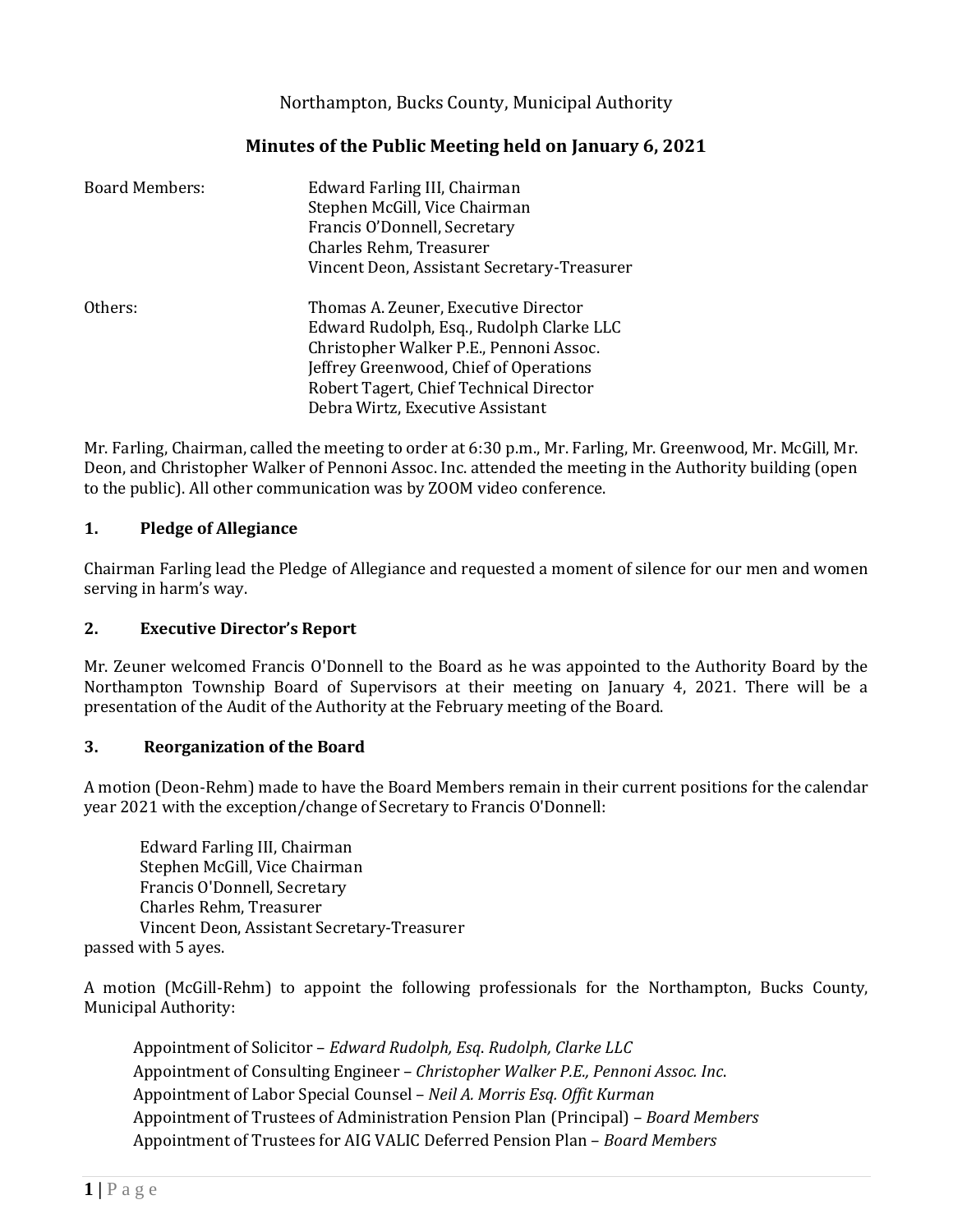Appointment of Insurance Broker of Record – Health Care – *Brokers Network* Appointment of Insurance Broker of Record - Liability Insurance – *W. Bruce Beaton Co. Inc.* Appointment of Consultant for Special Projects – *Adrienne Vacari, Herbert Rowland & Grubic* Appointment of Consultant for Conflict Engineer – *Fred Ebert, Ebert Engineering Inc.* Appointment of Executive Director of NBCMA - *Thomas A. Zeuner* passed with 5 ayes.

### **4. Citizens' Concerns**

None

## **5. Approval of the Minutes of December 2, 2020**

A motion (Rehm-McGill) made to approve the Minutes of December 2, 2020 passed with 4 ayes.

## **6. Check Requisitions / Accounts Payable**

A motion (Rehm-Deon) adopting the following resolutions passed 4 with ayes, Mr. O'Donnell abstained.

### **Requisition No. 2214** dated 12/16/2020 in the amount of \$384,420.84

The major items paid under **Requisition No. 2214** are as follows: A. C. Schultes, Inc. - \$19,440.00; Best Line Systems Inc. - \$2,703.13; CSL Services Inc. - \$6,775.00; JH Shanahan - \$1,440.00; Karl Hops Inc. - \$1,289.75; PECO - \$14,924.54; Rudolph Clarke LLC - \$14,177.50; Tanner's Lawn Service - \$1,756.13; Upper South MUA - \$117,841.11; USPS - \$7,500.00; Bee Bergvall & Co. - \$8,500.00; Corporate Environments - \$2,407.80; Coyne Chemical - \$1,346.00; Independence Blue Cross - \$14,097.09; JH Shanahan - \$2,540.00; Pennoni Assoc. Inc. - \$67,565.18; Teamster Health & Welfare Fund - \$19,284.60; and \$75,000.00 for payroll.

**Requisition No. 2215** dated 12/29/2020 in the amount of \$594,691.99

The major items paid under **Requisition No. 2215** are as follows: BCWSA - \$4,600.00; BCWSA - Sewer - \$342,171.37; BCWSA – Water - \$140,516.98; Karl Hops Inc. - \$1,022.48; LookFirst Tech. - \$4,659.96; Maxsolar Energy LLC - \$1,427.92; Warminster MUA - \$20,271.35 and \$75,000.00 for payroll.

**Requisition No. 2216** dated 01/06/2021 in the amount of \$188,584.62

The major items paid under **Requisition No. 2216** are as follows: Aflac - \$1,017.90; First National Bank of Newtown - \$59,129.38; Guardian - \$4,396.54; Link Computer Corp. - \$3,711.02; PA Municipal Authorities Assoc. - \$2,500.00; Pendergast Safety Equip. - \$1,402.30; RIO Supply Inc. - \$34,231.01; TD Card Services - \$1,663.24; Verizon - \$1,168.76 and \$75,000.00 for payroll.

## **7. Resolution 2021-1238 – Destruction of Records**

A motion (McGill-O'Donnell) made to adopt Resolution No. 2021-1238 allowing for the destruction of certain Authority records and documents in accordance with the Pennsylvania Municipal Authorities Act as amended passed with 5 ayes.

#### **8. Resolution #2021-1239 – New Signature Cards for Univest Bank**

A motion (Farling-McGill) made to adopt Resolution No. 2021-1239 to approve and execute new signature card for Univest Bank for Authority accounts passed with 5 ayes.